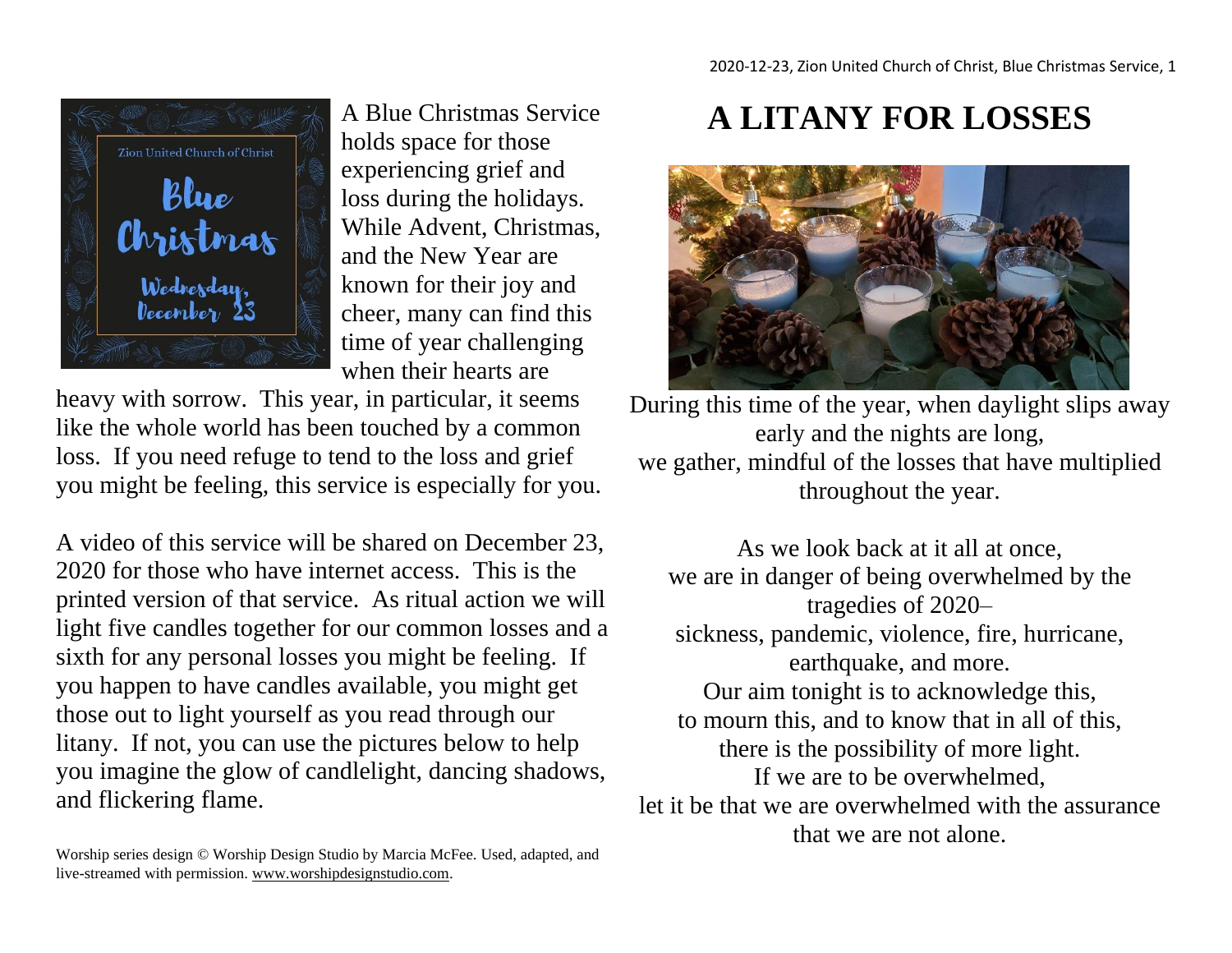We are able to do this because the longest night gives way for ever-more-light as the days now lengthen and we wait for the springtime of new life. Monday, December 21 was the longest night of the whole year. In Indianapolis, our longest night is almost fifteen hours from sunset to the next sunrise.

Our ancient ancestors saw this longest night and the dawn of a day filled with just little more light as the appropriate time to honor their lost loved ones. It was this moment that symbolized most powerfully that the path

to everlasting life is filled with the light of a new and growing dawn.

Psalm 36:9 says, "Within You is the spring of life; in your light, we see light."

As we light these candles, though they are blue as many of us feel, the light is still there. When we feel as if our light is dimmed, we can rely on the Holy Light to continue to shine until we ourselves shine bright once more.

We are not alone.

**LOSS OF LIFE** We mourn this night the loss of life And light our first candle.



For so many, the pandemic has taken loved ones. We mourn the loss of those close to us and those whose names we do not know.

We mourn those who perished while working to save other lives. We mourn those who died, not of pandemic, but of other causes. And we mourn the loss, in many cases, of our ability to be with them as they passed, our loss of gathering together for comfort in the ways we needed so much.

> This is our prayer… We mourn this loss of life. We honor and remember these beloveds. We pray for comfort and peace. Amen.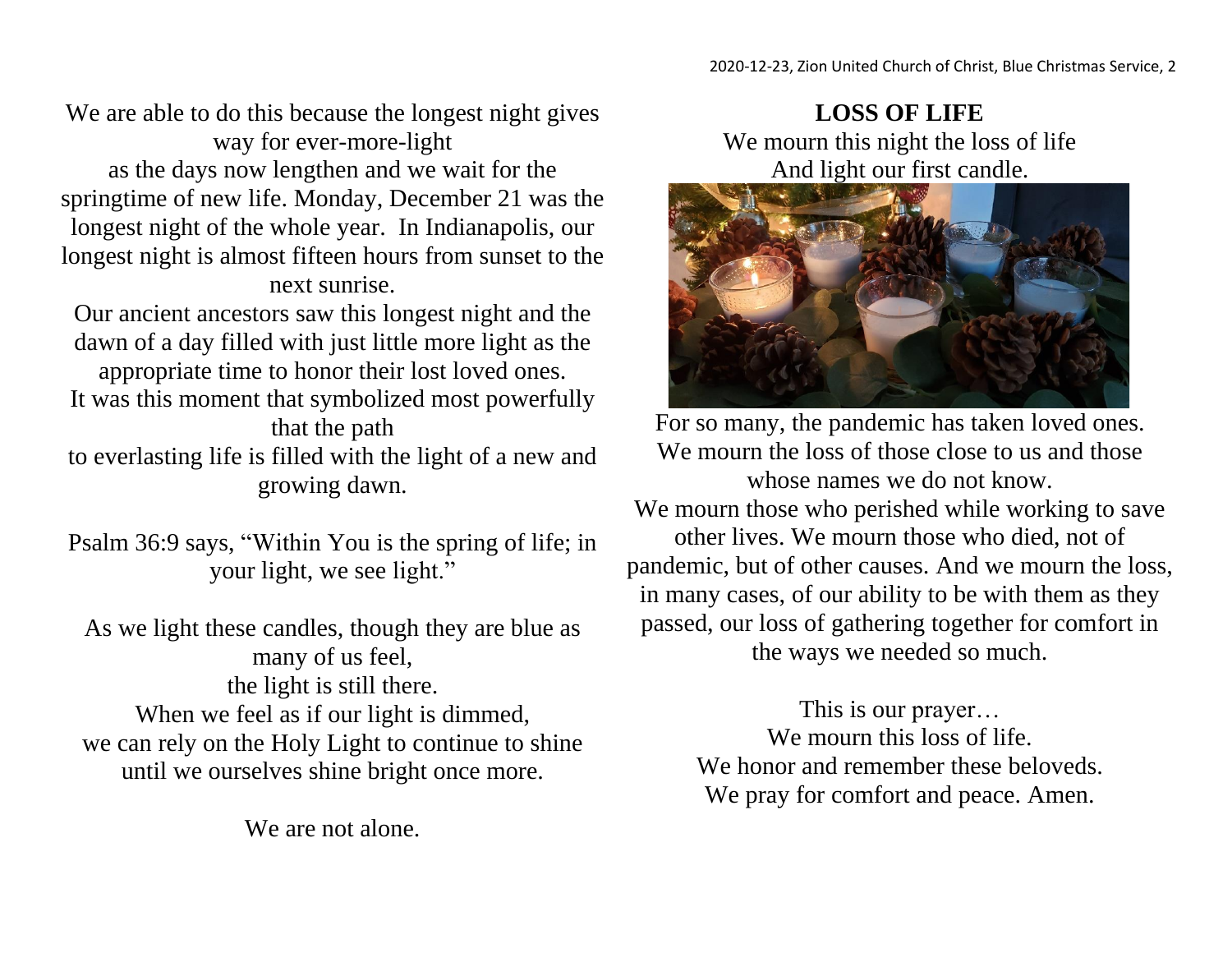## **LOSS OF LIVELIHOOD** We mourn this night the loss of livelihoods And light our second candle.



For so many, the pandemic has taken the security of food, shelter, care for families, and medical care. We mourn the loss of businesses that could not withstand the circumstances. These were not just businesses, but dreams born of passion and hard work. We mourn those who find themselves needing to rely on others for help when what they really want to do is to be able to help others.

This is our prayer… We mourn this loss of livelihood. We honor and remember the dreams now deferred. We pray for sustenance and resilience. Amen.

**LOSS OF LOVE** We mourn this night the loss of love And light our third candle.



Our society's dilemma, centuries in the making, has created such hatred, suffering, oppression, and illwill. We mourn the loss of those whose lives were lost to brutality and violence. We mourn the loss of our ability to love one another despite our differences, as beings who deserve to be seen for their inherent beauty and worth. We mourn that black and brown peoples have perished and suffered at the greatest proportion in the pandemic of coronavirus. We mourn the pandemic of racism that still plagues the fabric of our communities.

This is our prayer…

We mourn this loss of love. We honor and remember the work of prophets who proclaim justice. We pray for compassion and change. Amen.